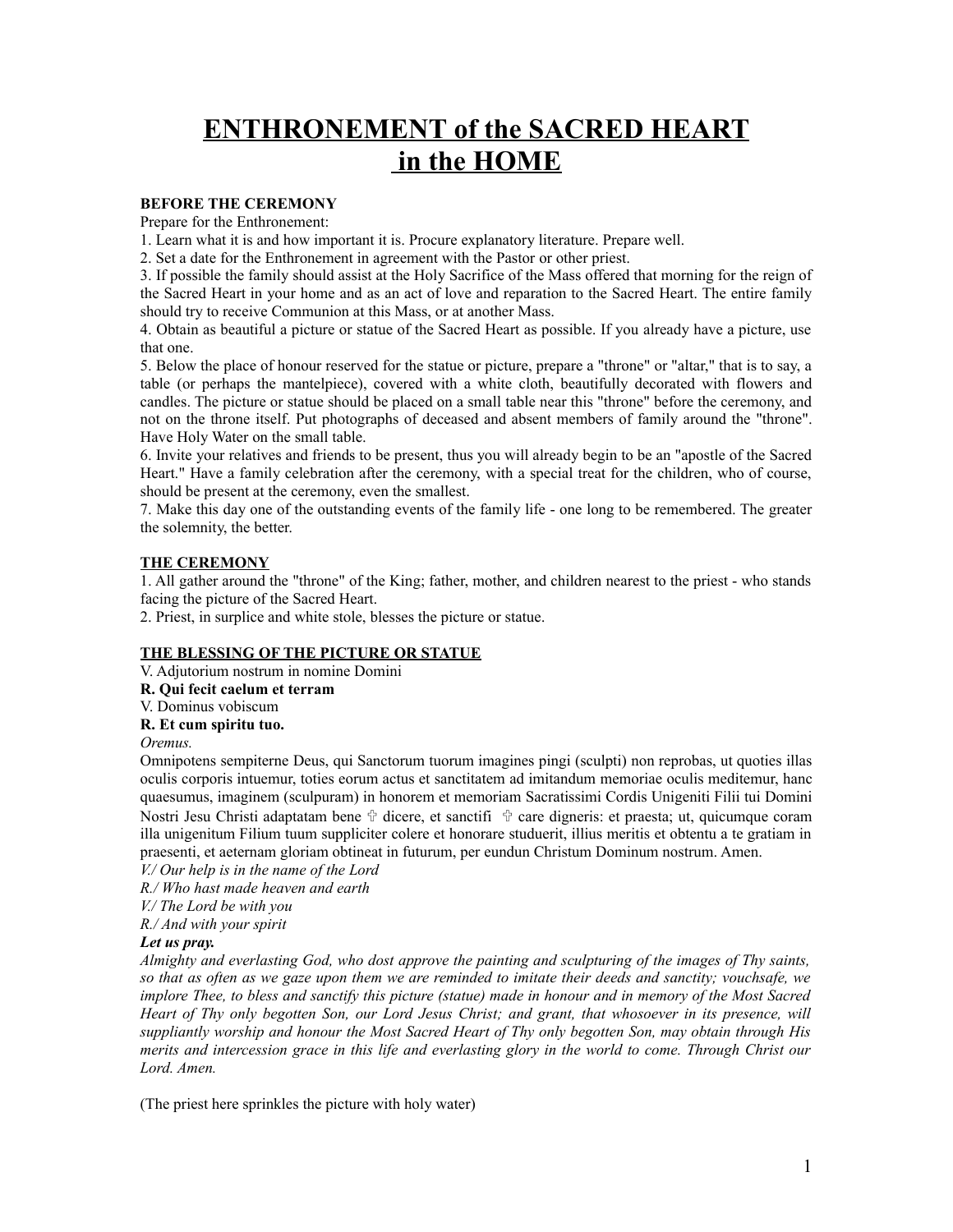3. Then the father (or in his absence the mother) solemnly installs this picture or statue in the place of honour prepared for it. This is the symbolic act of Enthronement.

4. All stand while the APOSTLES' CREED is recited as an act of faith on the part of the family.

5. Everyone is seated while the priest addresses a few words to those present, reminding the members of the family of what the Sacred Heart expects from families which have acknowledged Him as King; recalling the magnificent promises of the Sacred Heart; urging the family to live its Enthronement, and frequently to renew the act of consecration which it is about to make.

6. All kneel, while the priest recites the official ACT OF CONSECRATION of the family to the Sacred Heart.

## **ACT OF CONSECRATION OF THE FAMILY TO THE SACRED HEART**

#### *(Recited by the Priest and the father/mother)*

*O* Sacred Heart of Jesus, Who didst make known to St. Margaret Mary Thine ardent desire to reign over Christian families, behold us assembled here today to proclaim Thine absolute dominion of our Home. Henceforth we purpose to lead a life like unto Thine so that amongst us may flourish the virtues for which Thou didst promise peace on earth, and for this end we will banish from our midst the spirit of the world which Thou dost abhor so much. Thou wilt reign over our understanding by the simplicity of our faith. Thou wilt reign over our hearts by an ardent love for Thee; and may the flame of this love be ever kept burning in our hearts by the frequent reception of the Holy Eucharist. Deign, O Divine Heart, to preside over our meetings, to bless our undertakings both spiritual and temporal, to banish all worry and care, to sanctify our joys and soothe our sorrows. If any of us should ever have the misfortune to grieve Thy Sacred Heart, remind him of Thy goodness and mercy towards the repentant sinner. Lastly when the hour of separation will sound and death will plunge our home into mourning, then shall we all and every one of us be resigned to Thy eternal decrees, and seek consolation in the thought that we shall all one day be reunited in heaven, where we shall sing the praises and blessings of Thy Sacred Heart for all eternity. May the Immaculate Heart of Mary and the glorious Patriarch St. Joseph offer Thee this our Consecration and remind us of the same all the days of our life. Glory to the Divine Heart of Jesus, our king and our Father! 7. The priest here asks those present to say with him ONE OUR FATHER AND HAIL MARY for all the absent members, both living and dead.

8. All recite with the priest the following:

#### **PRAYER OF THANKSGIVING**

*G*lory be to Thee, \* O Sacred Heart of Jesus, \* for the infinite mercy \* Thou hast bestowed \* upon the privileged members \* of this family. \* Thou hast chosen it \* from thousands of others, \* as a recipient of Thy love \* and a sanctuary of reparation \* wherein Thy most loving Heart \* shall find consolation \* for the ingratitude of men. \* How great, O Lord Jesus, \* is the confusion \* of this portion of Thy faithful flock \* as we accept the unmerited honour \* of seeing Thee preside over our family! \* Silently we adore Thee, \* overjoyed to see Thee sharing \* under the same roof \* the toils, cares and joys \* of Thy innocent children! \* It is true \* we are not worthy \* that Thou shouldst enter our humble abode, \* but Thou hast already reassured us, when Thou didst reveal Thy Sacred Heart to us, · teaching us to find in the wound of Thy Sacred Side \* the source of grace and life everlasting. \* In this loving and trusting spirit \* we give ourselves to Thee, \* Thou Who art unchanging Life. \* Remain with us, Most Sacred Heart, \* for we feel an irresistible desire \* to love Thee and make Thee loved. May our home be for Thee \* a haven as sweet as that of Bethany, \* where Thou canst find rest \* in the midst of loving friends, \* who like Mary \* have chosen the better part \* in the loving intimacy of Thy Heart! \* May this home be for Thee, \* O beloved Saviour, \* a humble but hospitable refuge \* during the exile \* imposed on Thee by Thine enemies.

Come, then Lord Jesus, come, \* for here as at Nazareth, \* we have a tender love \* for the Virgin Mary \* Thy sweet Mother \* Whom Thou has given us to be our Mother. \* Come, \* to fill with Thy sweet presence \* the vacancies \* which misfortune and death \* have wrought in our midst.

O most faithful Friend, \* hadst Thou been here \* in the midst of sorrow, \* our tears would have been less bitter; \* the comforting balm of peace \* would then have soothed these hidden wounds, \* which are known to Thee alone. \* Come, for even now perhaps, \* there is drawing near for us \* the twilight of tribulation, \*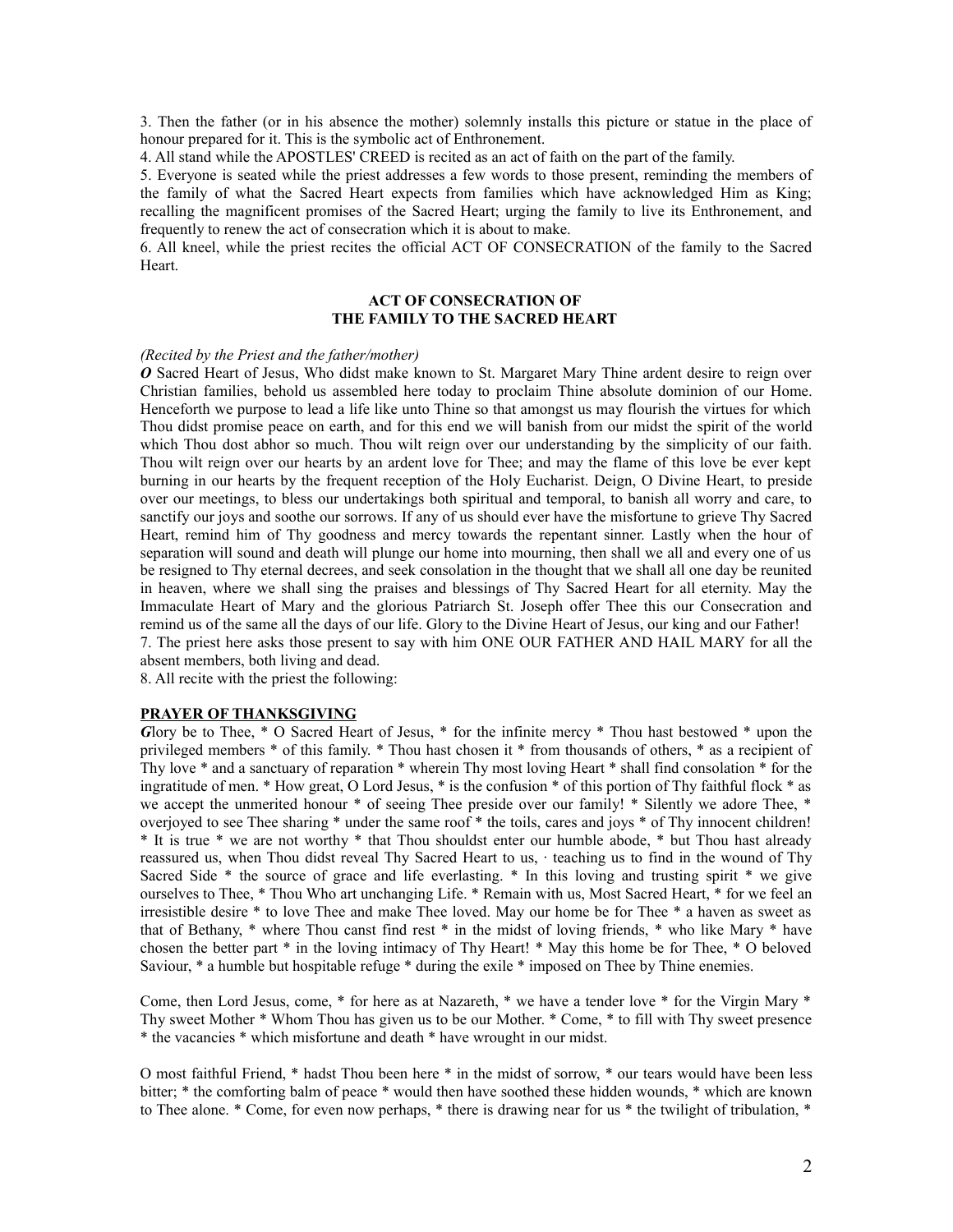and the decline of the passing days \* of our youth and our illusions. \* Stay with us, \* for already it is late, \* and a perverted world \* seeks to envelop us \* in the darkness of its denials \* while we wish to adhere to Thee \* Who alone art the Way \* the Truth \* and the Life. \* Repeat for us those words \* Thou didst utter of old \* "This day I must abide in this home."

Yes, dear Lord, \* take up Thy abode with us, \* so that we may live in Thy love \* and in Thy presence, \* we who proclaim Thee as our King \* and wish no other: \* May Thy triumphant Heart, O Jesus, \* be forever loved, \* blessed, \* and glorified \* in this home! \* Thy Kingdom Come! Amen.

9. As an act of homage to the Immaculate Heart of Mary all stand and recite the HAIL HOLY QUEEN.

10. EJACULATIONS: <u>Existed Heart of Jesus</u>, **Have mercy on us!** (3 times)

| Most Sacred Heart of Jesus.                                           | <b>Have mercy on us!</b> (3 times) |
|-----------------------------------------------------------------------|------------------------------------|
| Immaculate Heart of Mary.                                             | Pray for us.                       |
| St. Joseph,                                                           | Pray for us.                       |
| St. Margaret Mary,                                                    | Pray for us.                       |
| (ALL) Glory to the most Sacred Heart of Jesus forever and ever! Amen. |                                    |

11. *The priest gives his blessing:*

Benedictio Dei omnipotentis, Patris, et Filii, et Spiritus Sancti, descendat super vos et maneat semper. Amen. (May the blessing of Almighty God, Father, Son and Holy Ghost, descend upon you and remain forever. Amen.)

12. Then the members of the family and the priest **sign the Certificate** of the Enthronement, which should be framed and hung near the picture of the Sacred Heart or kept in the family archives. At this point a **hymn to the Sacred Heart** may be sung.

13. The Priest, or the father, announces the following indulgences to be gained by the members of the family (Raccolta 1943).

1. An indulgence of 7 years for all the members of the family who, at least contrite of heart assist at the *ceremony of the Enthronement in their home.* 

2. An indulgence of 3 years, once a year, on the day they renew the official act of consecration before the *likeness of the Sacred Heart of Jesus.*

# **TEN PRACTICES OF DEVOTION**

- 1. Frequent and even daily attendance at Mass by at least one member of family, and Communion of Reparation.
- 2. Observance of the First Friday of each month. (Holy Mass, Communion of Reparation; renewal of act of consecration before enthroned image.)
- 3. Daily Family Rosary before the enthroned image of the Sacred Heart. At the end of the Rosary say three Hail Mary's for the Holy Father.
- 4. Celebration of the Feast of the Sacred Heart by the entire family; attendance at Mass, Communion for the extension of the Reign of the Sacred Heart through the Enthronement; family gathering and celebration at home, with renewal of Enthronement; special party for the children.
- 5. Observe the month of June, the month of the Sacred Heart; keep flowers before "throne"; Mass and Communion as often as possible.
- 6. Assist at Holy Hour in church.
- 7. Night Adoration in the home. Any hour between 9 and 6, by any one or all the members of the family at least once a month.
- 8. Celebrate the Feast of the Immaculate Heart of Mary on the 22nd of August. Mass, Communion; Consecration of family to the Immaculate Heart.
- 9. Make the five First Saturdays in reparation to the Immaculate Heart of Mary and for the conversion of Russia: Holy Mass and Communion of reparation; five decades of the Rosary plus a fifteen-minute meditation on one of the fifteen mysteries of the Rosary. The Rosary and meditation may be carried out at any hour on the First Saturday; a sermon in church will satisfy the obligation of the meditation.

10.Practice devotion to the Holy Ghost. Recite the "Rosary of the Holy Ghost".